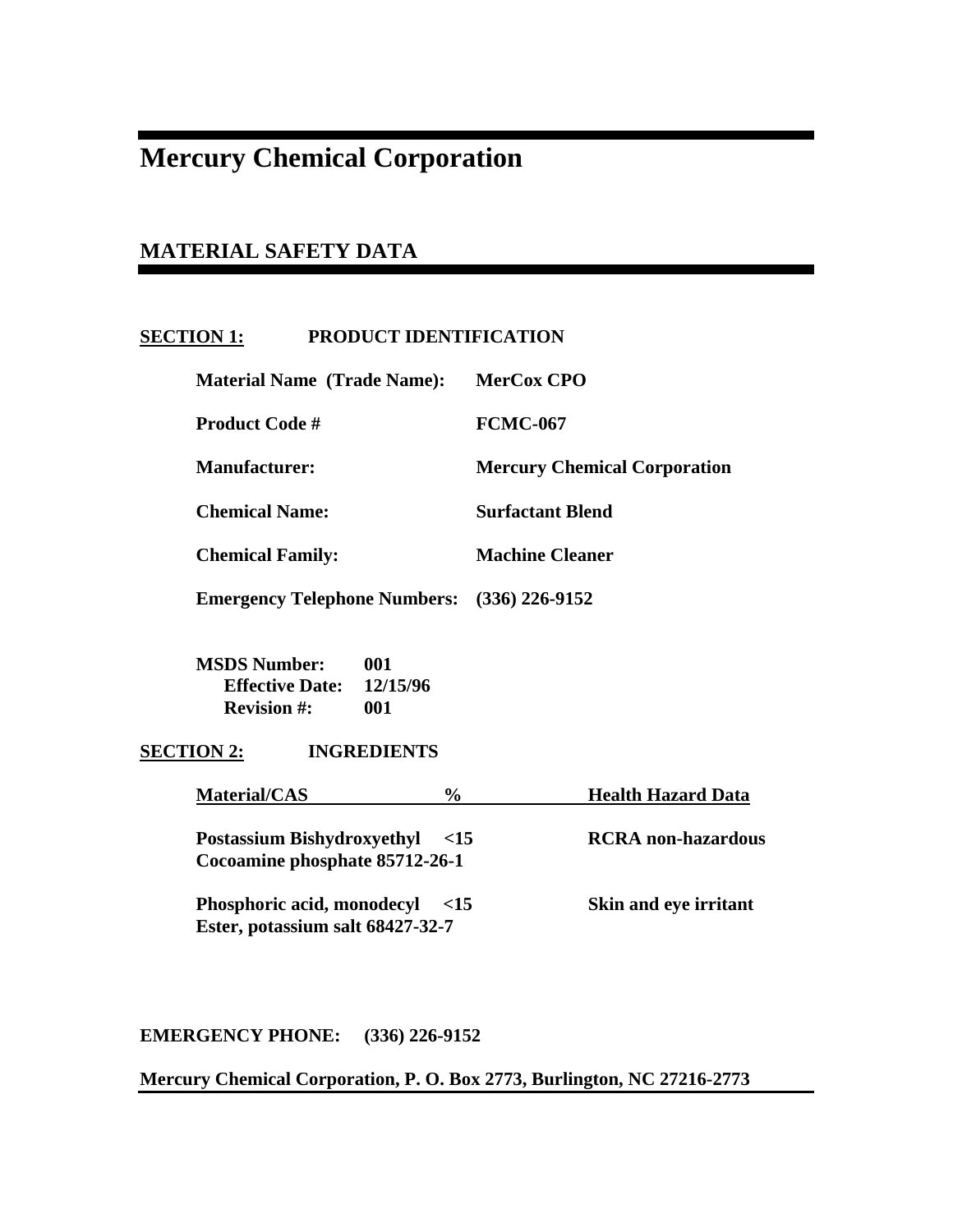# **SECTION 3: PHYSICAL DATA**

 **Boiling Point: 210 def. F Solubility in Water: Soluble Vapor Pressure: (mm Hg): N/A Vapor Density: N/A % Volatile by Weight: 65 pH: (\_neat ) : 9.0 Appearance/Odor: Clear viscous liquid, mild odor** 

#### **SECTION 4: FIRE AND EXPLOSION DATA**

| <b>Flash Point (F):</b>                    | $>$ 200 deg. F                     |
|--------------------------------------------|------------------------------------|
| <b>Flammable Limits <math>(\%):</math></b> | N/A                                |
| <b>Extinguishing Media:</b>                | Water, carbon dioxide, water spray |

#### **Special Firefighting Procedures:**

 **Self-contained breathing apparatus and protective clothing should be worn in fighting fires involving chemicals.** 

**Unusual Fire and Explosion Hazards: None known** 

# **SECTION 5: HEALTH HAZARD INFORMATION/FIRST AID**

 **Toxicology:** 

 **Exposure Standards: Not known** 

 **Signs and Symptoms of Exposure:** 

 **Contact with the eyes and skin causes irritation and redness. Ingestion may cause headache, nausea, and/or vomiting.** 

**Prolonged exposures to vapors may be irritating to nose, throat and respiratory tract producing symptoms of dizziness, head ache and nausea.** 

# **FIRST AID**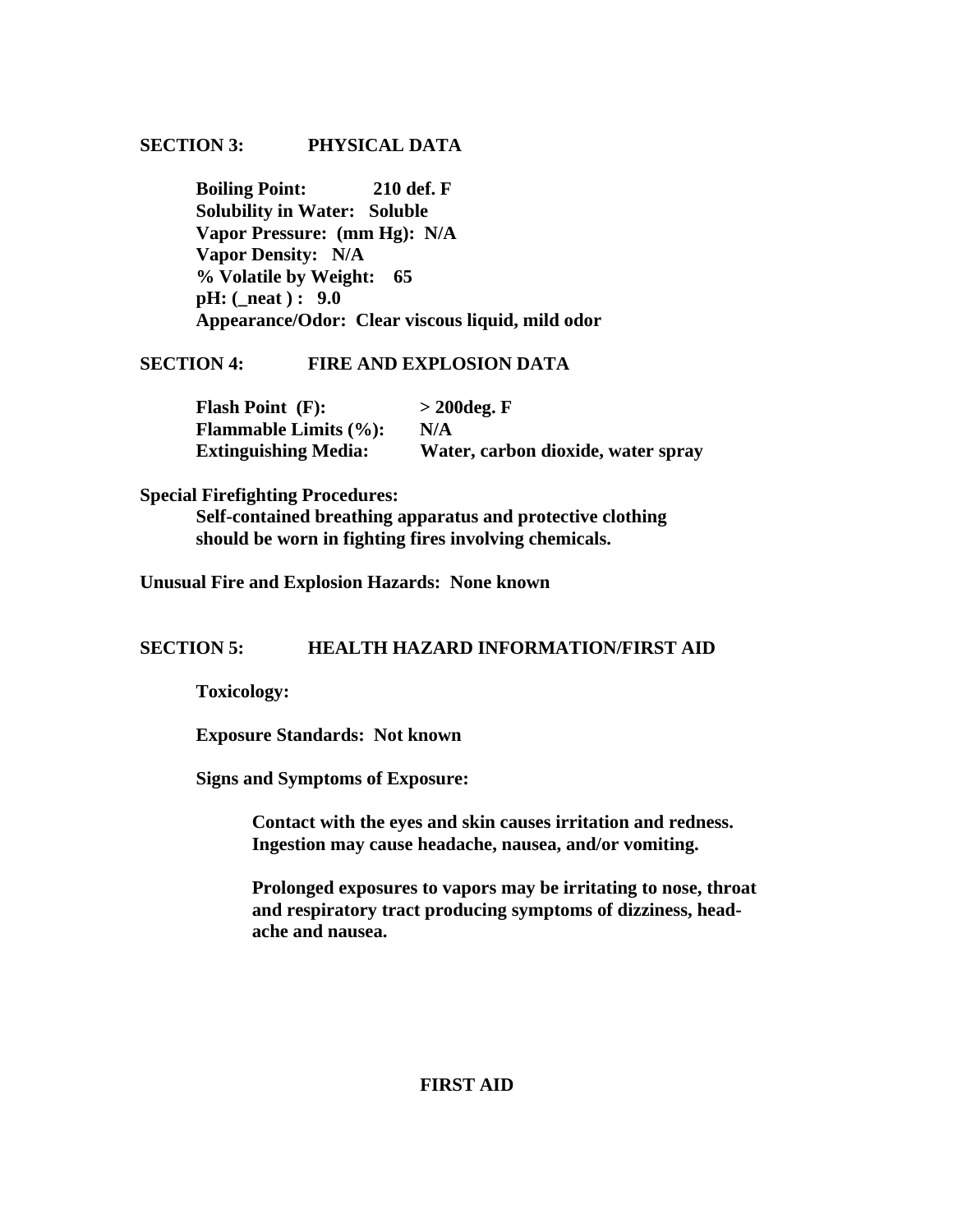#### **Eye Contact:**

 **Immediately flush eyes with copious quantities of water for a minimum of fifteen (15) minutes. Use fingers to separate eyelids to assure that the eyes are being irrigated. Process should begin within one minute of eye contact. Call a physician.** 

#### **Skin Contact:**

 **Wash exposed skin with copious quantities of soapy water. Remove all contaminated clothing and wash before re-use** 

#### **Inhalation:**

 **Remove to fresh air. If breathing impaired, assisted respiration (mouth to mouth) may be indicated as well as supplemental oxygen. Seek medical attention.** 

#### **Ingestion:**

 **If swallowed, call a physician immediately. Induce vomiting or Remove stomach contents by gastric suction only as directed by medical personnel. Never give anything by mouth to mouth an unconscious person.** 

#### **SECTION 6: REACTIVITY DATA**

 **Stability: generally Stable** 

 **Conditions to Avoid: Keep away from heat and flames** 

 **Incompatibility (Materials to Avoid): Oxidizing materials** 

 **Hazardous Decomposition or By-Products: Oxides of carbon** 

 **Hazardous Polymerization: Will not occur** 

#### **SECTION 7: SPILL, LEAK AND DISPOSAL PROCEDURES**

**Steps to be taken in case material is released or spilled:**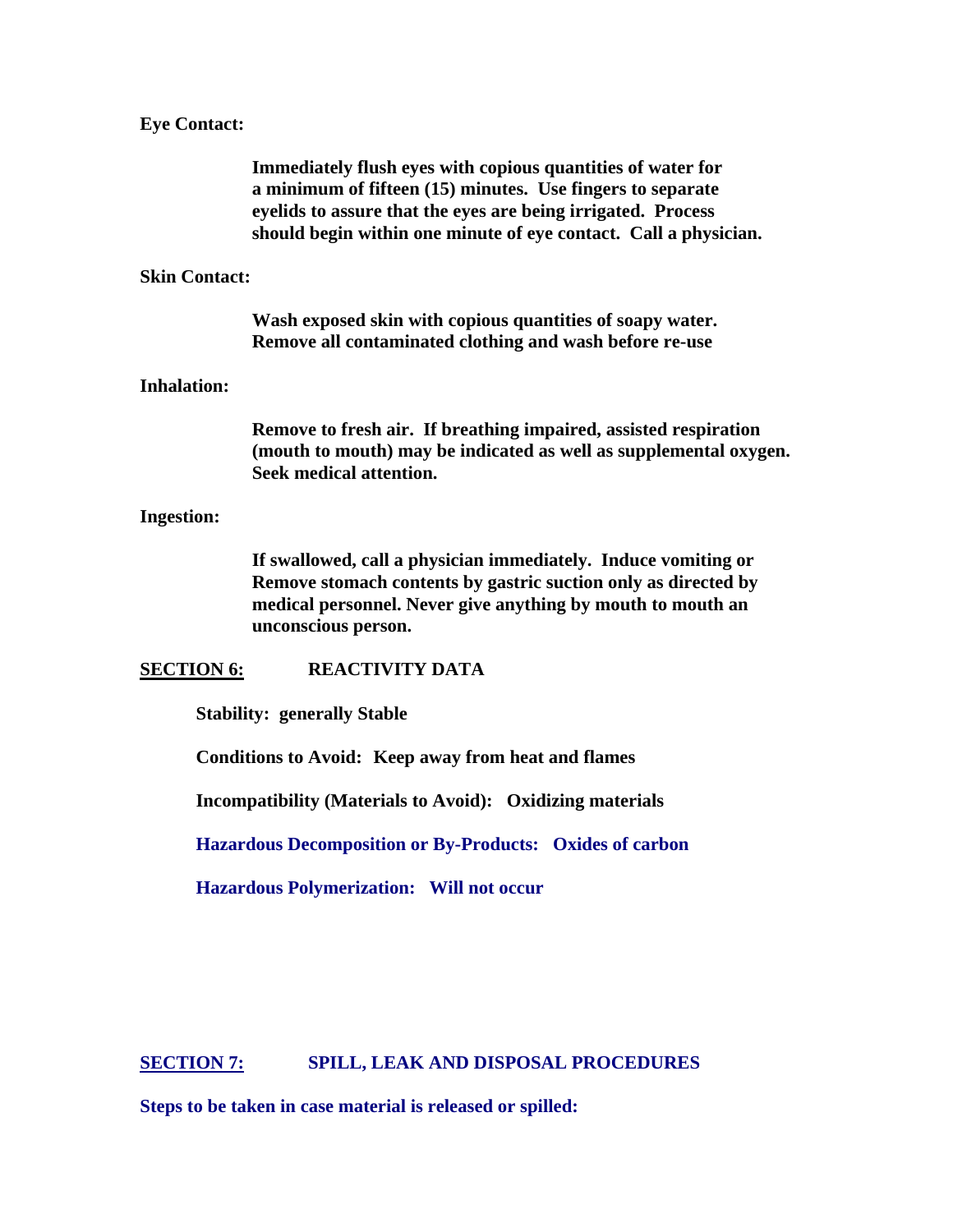**Stop the leak if possible. Absorb on non-reactive absorbent and collect in containers. Shut off or remove all ignition sources. Avoid skin contact, Wear protective clothing.** 

**Waste Disposal Method:** 

 **Dispose in approved landfill. Comply with all federal, state and local regulations.** 

**Precautions to be taken when handling and storing:** 

 **Keep away from oxidizers, heat or flames. Keep in a cool, dry ventilated storage and in closed containers. Avoid contact with skin, eyes and clothing.** 

#### **SECTION 8: SPECIAL PROTECTION INFORMATION**

**Respiratory Protection:** 

**Keep container closed. Avoid prolonged breathing of vapors or mists. In poorly ventilated areas, masks of the cartridge type (NIOSH) approved for organic vapors are recommended. Generally, respiratory protection is unnecessary provided there is adequate ventilation.** 

#### **Eye Protection:**

 **Chemical safety goggles to be used when working with mists, dust or liquids.** 

**Other Protective Clothing and Equipment:** 

 **Eye wash stations readily accessible Safety shower Long sleeved clothing** 

**Work and Hygienic Practices:** 

 **Wash at the end of each workshift and before eating, smoking or using the toilet. Change work clothing daily before leaving the work place.** 

# **SECTION 9: SPECIAL PRECAUTIONS & HANDLING INFORMATION**

 **Avoid contact with skin, eyes and clothing. Wash thoroughly after handling.**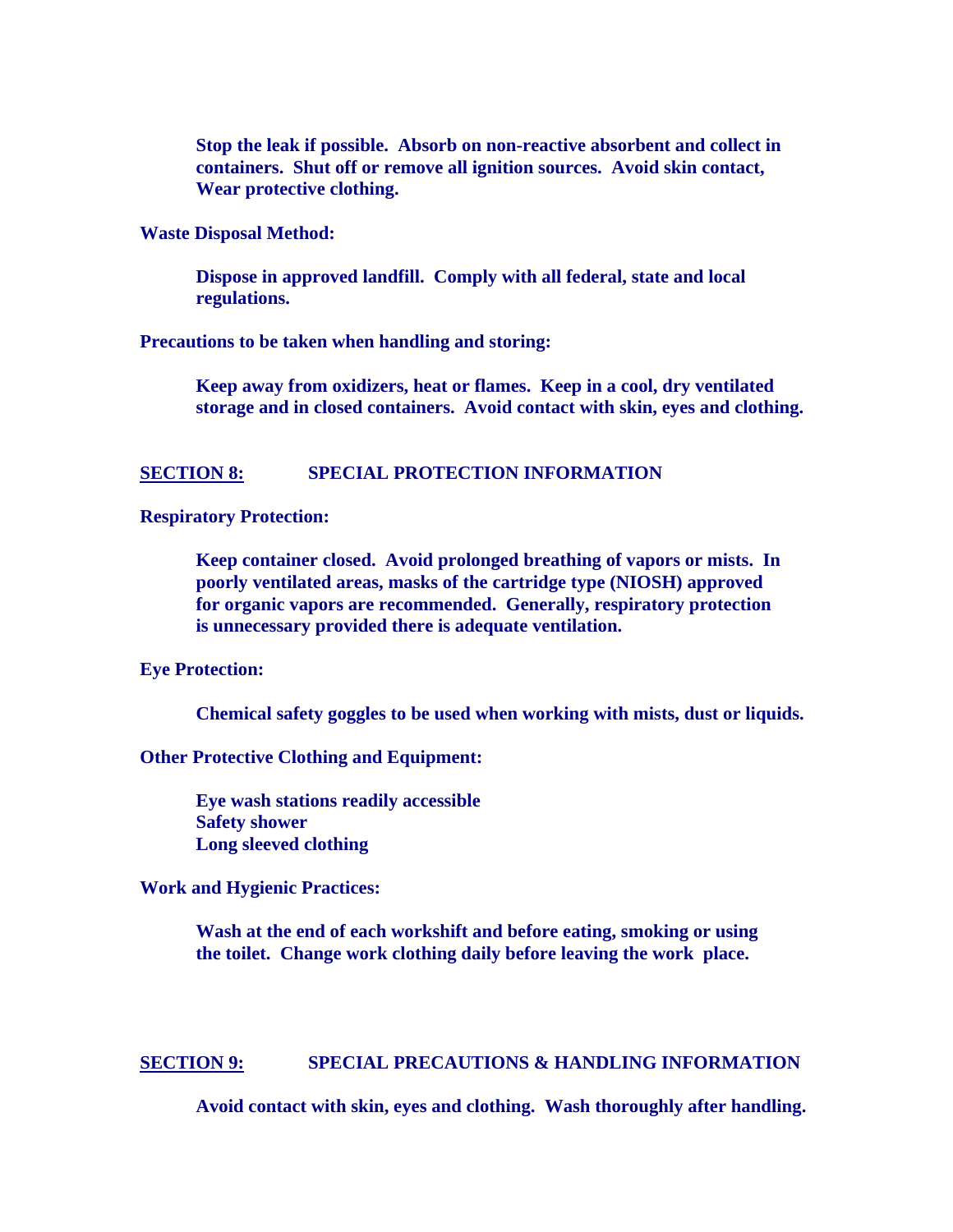# **Keep away from heat, sparks and flame. Keep container closed.**

# **SECTION 10: REGULATORY INFORMATION**

#### **Federal EPA**

**CERCLA: Comprehensive Environmental Response, Compensation and Liability Act of 1980 requires notification to the National Response Center for release of quantities of hazardous substances equal to or greater than the reportable quantities (RQ's) in 40 CFR 302.4.** 

**Components present in this product at a level which could require reporting under this statute are:** 

| <b>Material</b> | CAS# | <b>Concentration</b> $(\% )$ |
|-----------------|------|------------------------------|
|                 |      |                              |

**SARA Title III: Superfund Amendments and Reauthorization Act of 1986 requires submission of annual reports of release of toxic chemicals that appear in 40 CFR 372 (for SARA 313). This information must be included in all MSDS's that are copied and distributed for this material.** 

**Components present in this product at a level which could require reporting under this statute are:** 

| <b>Material</b> | CAS# | <b>Concentration</b> $(\% )$ |
|-----------------|------|------------------------------|
|                 |      |                              |

**Sara Title III: Superfund Amendments and Reauthorization Act of 1986 requires emergency planning based on Threshold Planning Quantities (TPQs) and release reporting based on reportable quantities (RQs) in 40 CFR 355.** 

**Components present in this product at a level which could require reporting under this statute are:** 

| <b>Material</b><br><b>Concentration</b> $(\% )$ |
|-------------------------------------------------|
|-------------------------------------------------|

**TSCA: Toxic Substances Control Act status: The ingredients of this product are on the TSCA inventory.** 

# **State Right-To-Know**

**CALIFORNIA Proposition 65 (reportable materials): NONE** 

**Material CAS# Concentration (%)**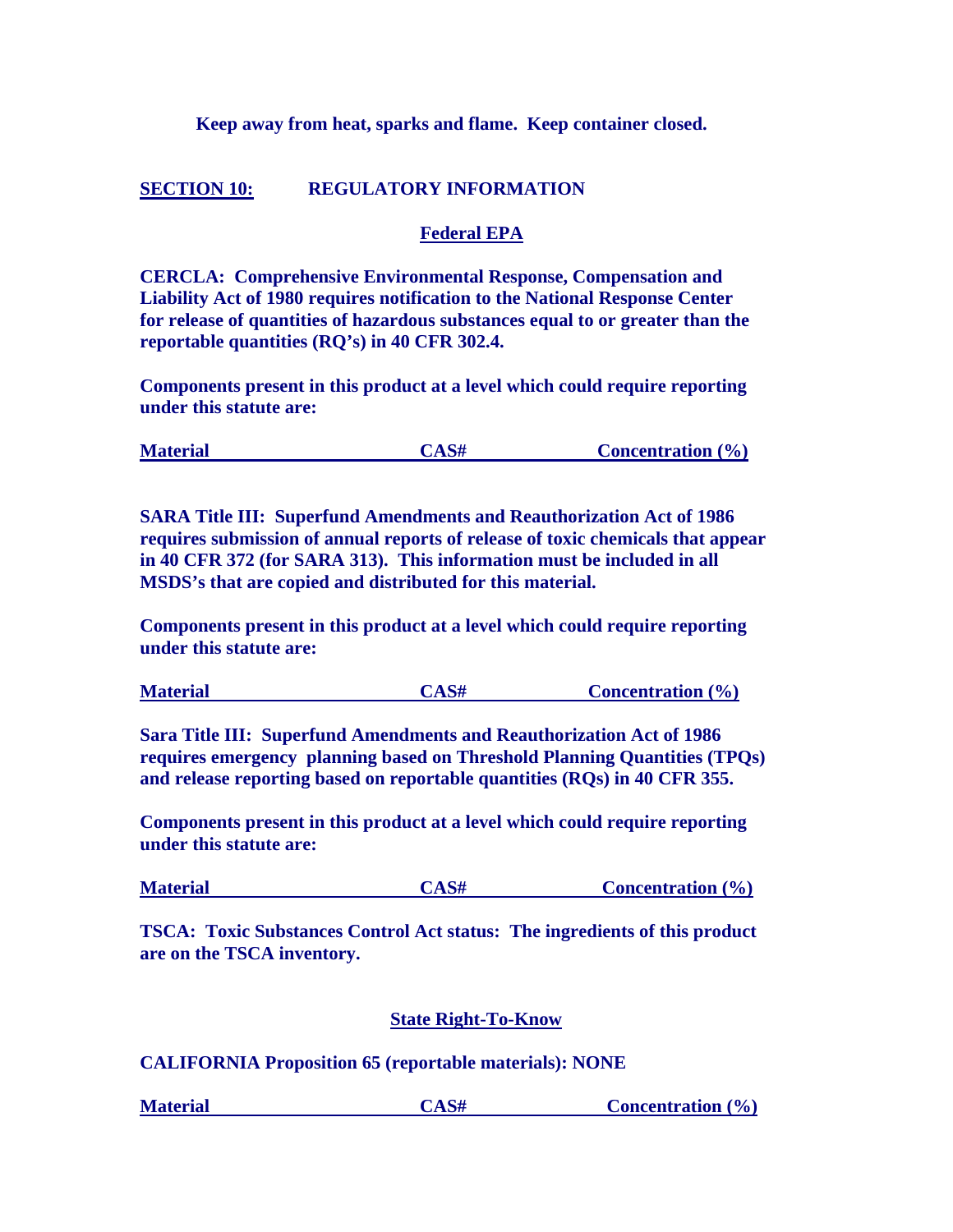**MASSACHUSETTS Right-To-Know, Substance Inventory (MSL) lists hazardous substances and extraordinarily hazardous substances which must be identified**  when present in products.  $(\geq+0.0001\%)$ 

**Components present in this product at a level which could require reporting under this statute are:** 

# **Extraordinarily Hazardous Substances Material CAS# Concentration (%) Other Hazardous Substances Material CAS# Concentration (%)**

**PENNSYLVANIA Right-To-Know, Hazardous Substances Inventory lists hazardous substances and special hazardous substances which must be identified when present in products.** 

**Components present in this product at a level which could require reporting under this statute are:** 

| <b>Material</b><br><b>Concentration</b> $(\% )$ |  |
|-------------------------------------------------|--|
|-------------------------------------------------|--|

**NEW JERSEY Worker and Community Right-To-Know Act Hazardous Substance Inventory lists hazardous components present in this product which could require reporting under this statute are:** 

**Material CAS# Concentration (%)**

# **SECTION 11: TRANSPORTATION INFORMATION**

 **DOT Proper Shipping Name: Soap** 

 **DOT Exceptions and Additional Labels Required: None** 

 **Other Labeling Information: None** 

 **Reportable Quantity: N/A**